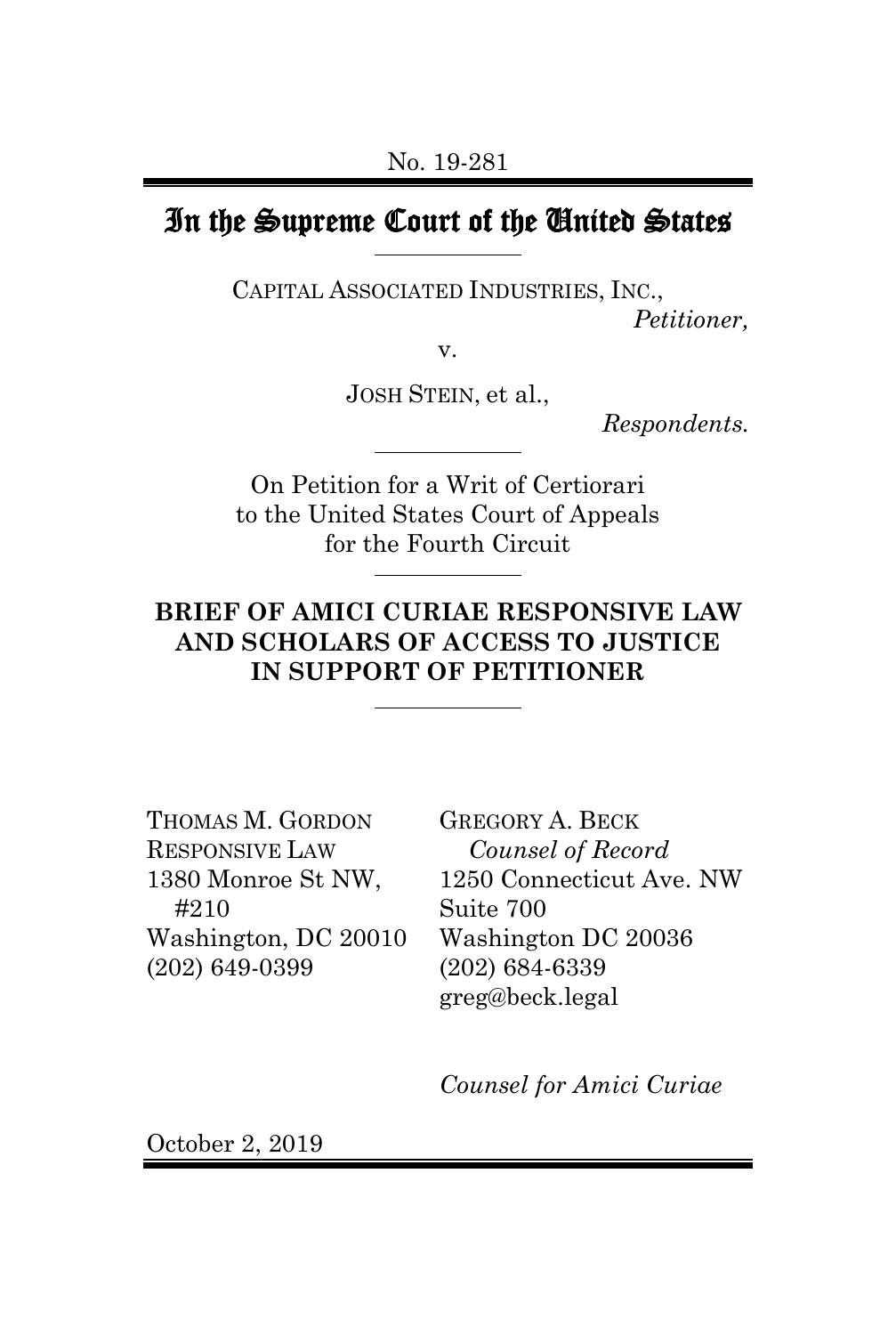## **TABLE OF CONTENTS**

| I. The purpose and effect of North Carolina's<br>ban on corporate law practice is the    |  |
|------------------------------------------------------------------------------------------|--|
| II. North Carolina's alternative, post hac<br>rationale for the ban lacks any support in |  |
|                                                                                          |  |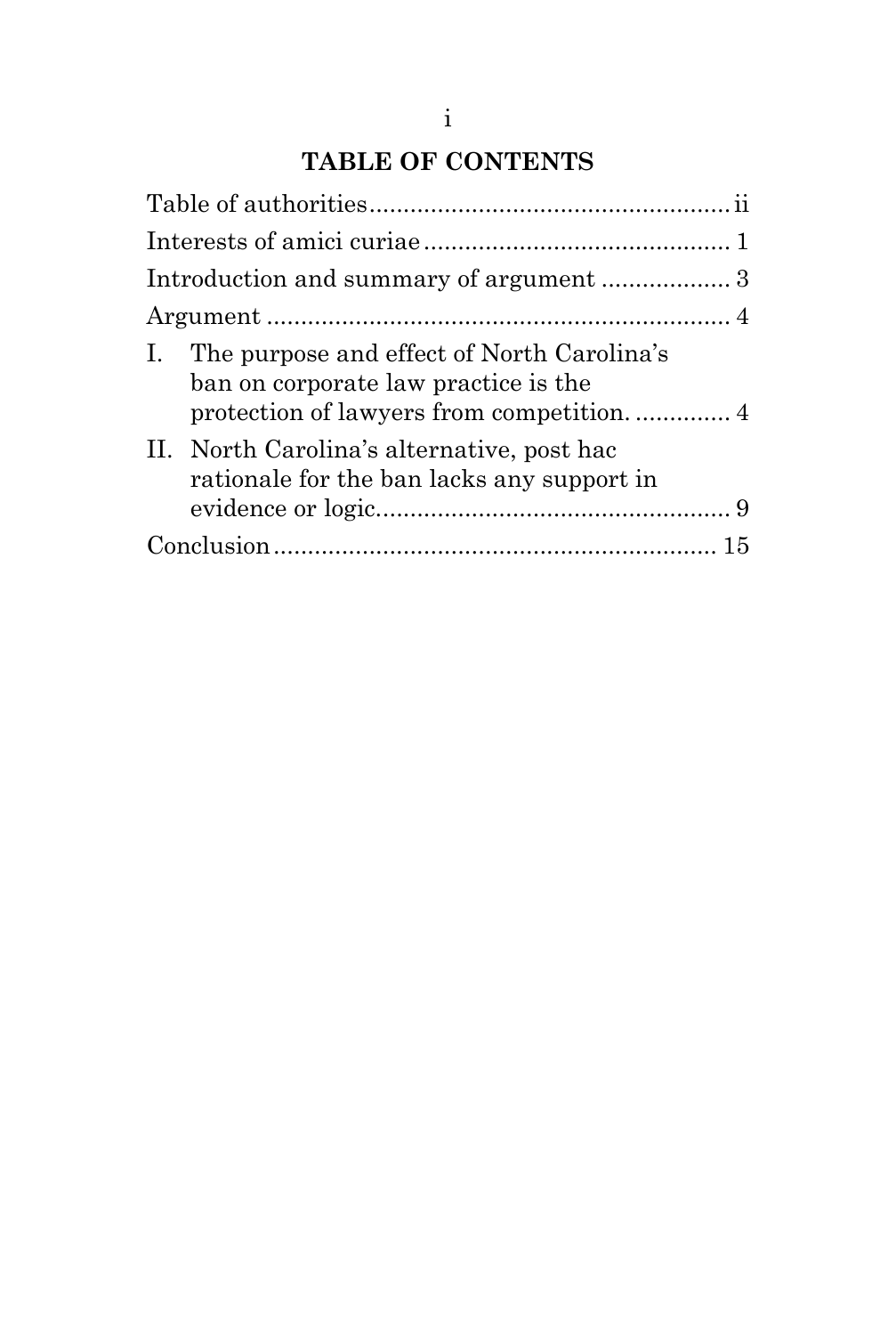# **TABLE OF AUTHORITIES**

## **Cases**

| In re Co-operative Law Co.,                                                                                                     |
|---------------------------------------------------------------------------------------------------------------------------------|
| Edenfield v. Fane,                                                                                                              |
| National Association for the Advancement<br>of Colored People v. Button,                                                        |
| <b>Statutes and Rules</b>                                                                                                       |
|                                                                                                                                 |
| North Carolina Rule of Professional                                                                                             |
| North Carolina Rule of Professional                                                                                             |
| Scholarship                                                                                                                     |
| George W. Bristol, The Passing of the Legal                                                                                     |
| Barlow F. Christensen, The Unauthorized<br>Practice of Law: Do Fences Really Make<br>Good Neighbors—or Even Good Sense?,        |
| Charles S. Doskow, Variations on Nonlawyer<br>Ownership of Law Firms: The Full Monty,<br>Accommodation or the (ABA) Stonewall?, |
| Lawrence M. Friedman, A History of American                                                                                     |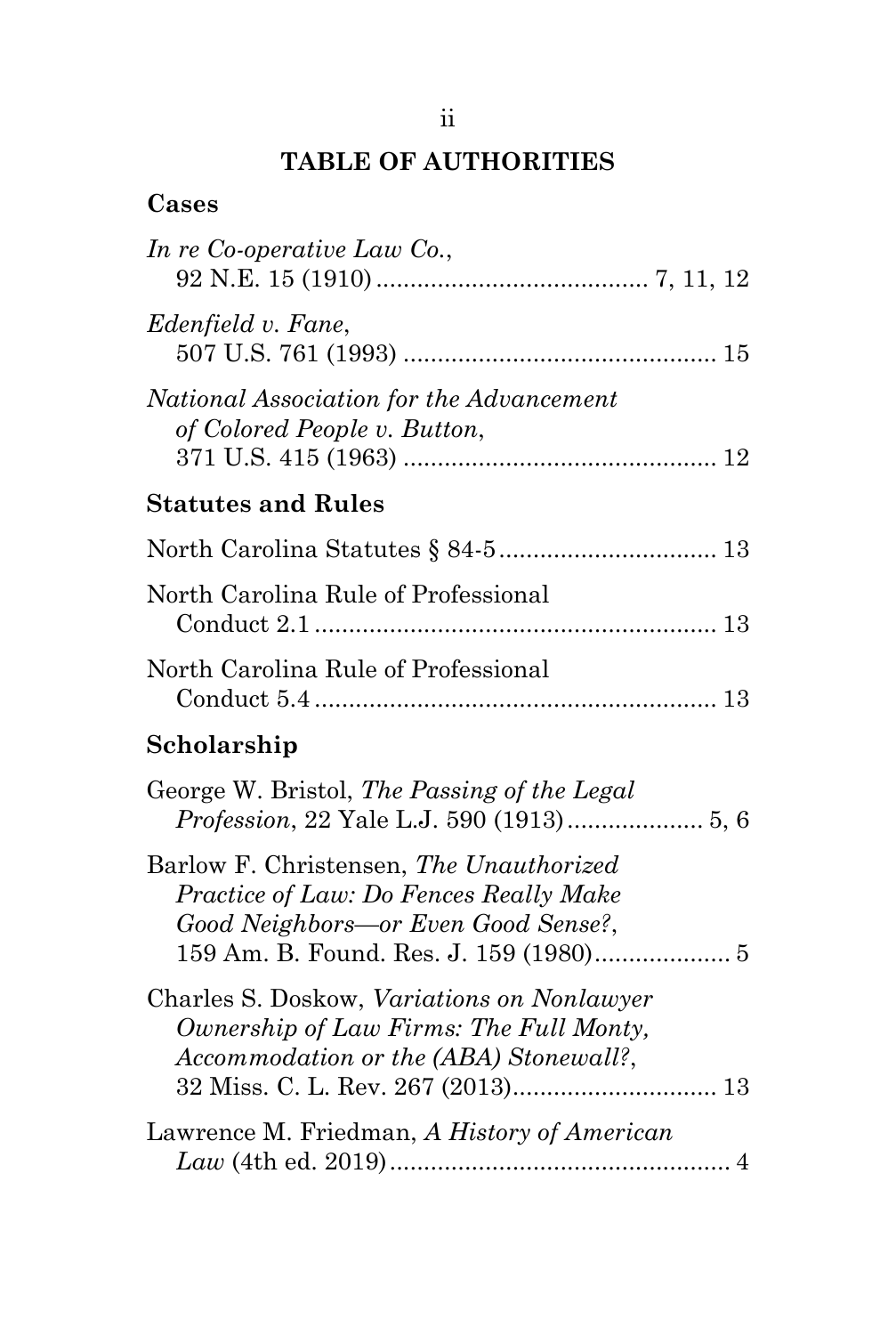| Grace M. Giesel, Corporations Practicing Law<br>Through Lawyers: Why the Unauthorized<br>Practice of Law Doctrine Should Not Apply,<br>65 Mo. L. Rev. 151 (2000) 3, 6–7, 12, 13, 14      |
|------------------------------------------------------------------------------------------------------------------------------------------------------------------------------------------|
| Neil Gorsuch, Access to Affordable Justice,                                                                                                                                              |
| Bruce A. Green, The Disciplinary Restrictions<br>on Multidisciplinary Practice: Their Derivation,<br>Their Development, and Some Implications<br>for the Core Values Debate, 84 Minn. L. |
| Bruce A. Green, Lawyers' Professional<br>Independence: Overrated or Undervalued?,                                                                                                        |
| Gillian K. Hadfield, <i>Innovating to Improve</i><br>Access: Changing the Way Courts Regulate<br>Legal Markets, 143 Daedalus 1 (2014)  8                                                 |
| Gillian K. Hadfield, Rules for a Flat World:<br>Why Humans Invented Law and How to<br>Reinvent it for a Complex Global Economy                                                           |
| H.H. Walker Lewis, Corporate Capacity to<br>Practice Law-A Study in Legal Hocus Pocus,                                                                                                   |
| North Carolina Commission on Administration<br>of Law & Justice, Final Report: Recommendations<br>for Strengthening the Unified Court System of                                          |
| Note, The Practice of Law by Corporations,                                                                                                                                               |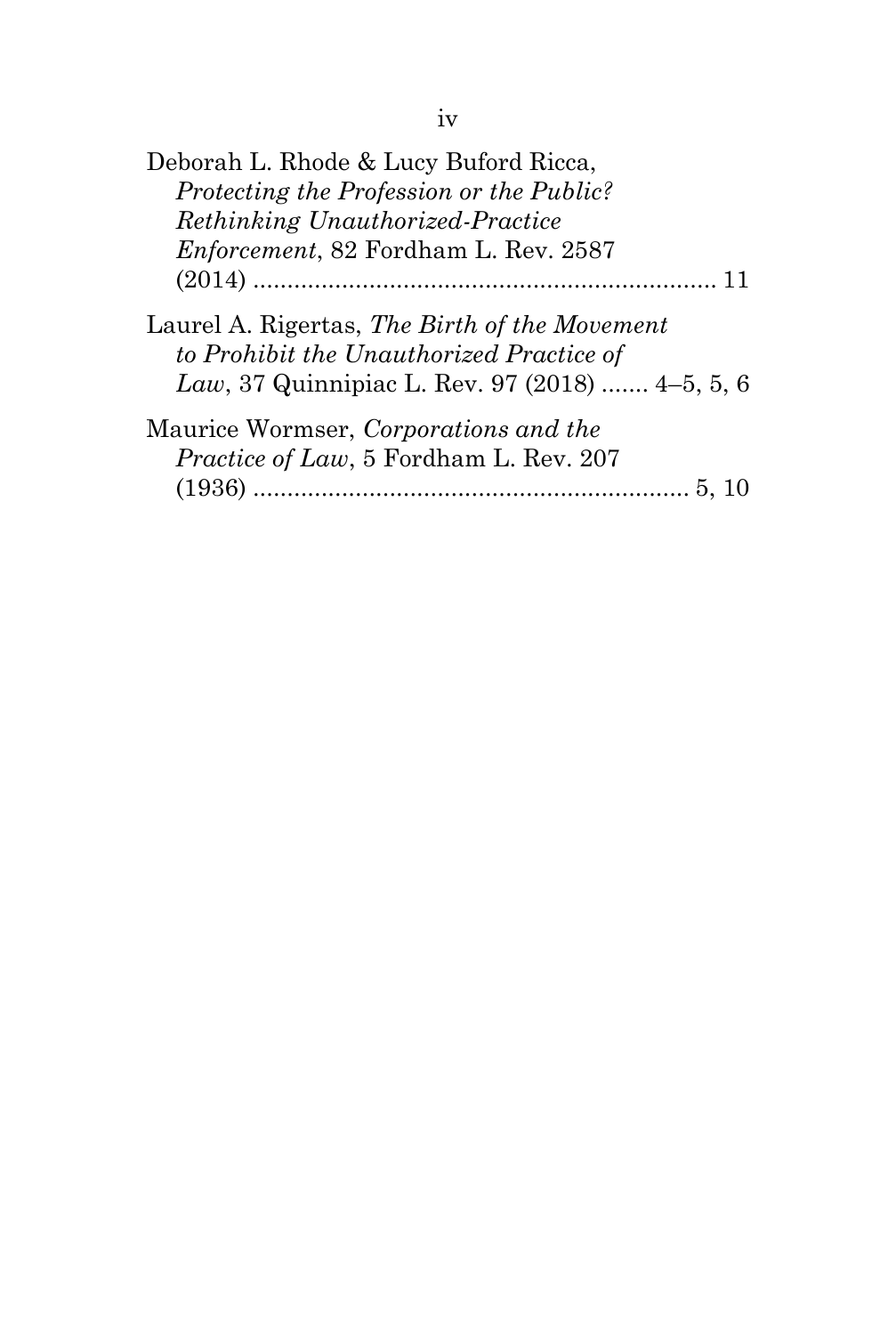## **INTERESTS OF AMICI CURIAE<sup>1</sup>**

Amicus Responsive Law is a national nonprofit organization working to make the civil legal system more affordable, accessible, and accountable to its consumers. It has testified on numerous occasions to the American Bar Association and to state regulators about the bar's responsibility to give greater weight to increasing access to justice when interpreting rules of professional conduct, and to avoid interpretations that have an anticompetitive impact.

Amici scholars of access to justice are academics who study regulatory barriers to access to justice, including barriers created by prohibitions on the corporate practice of law. They are:

- Benjamin Barton, Helen and Charles Lockett Distinguished Professor of Law, University of Tennessee College of Law.
- Elizabeth Chambliss, Henry Harman Edens Professor of Law and Director, NMRS Center on Professionalism, University of South Carolina School of Law.
- Robert C. Fellmeth, Price Chair in Public Interest Law and Executive Director, Center for Public Interest Law, University of San Diego School of Law.

<sup>&</sup>lt;sup>1</sup> All parties were given ten days' notice and have consented to the filing of this brief. This brief was not authored in whole or in part by counsel for a party and no one other than amici curiae and its counsel made a monetary contribution to the preparation or submission of this brief.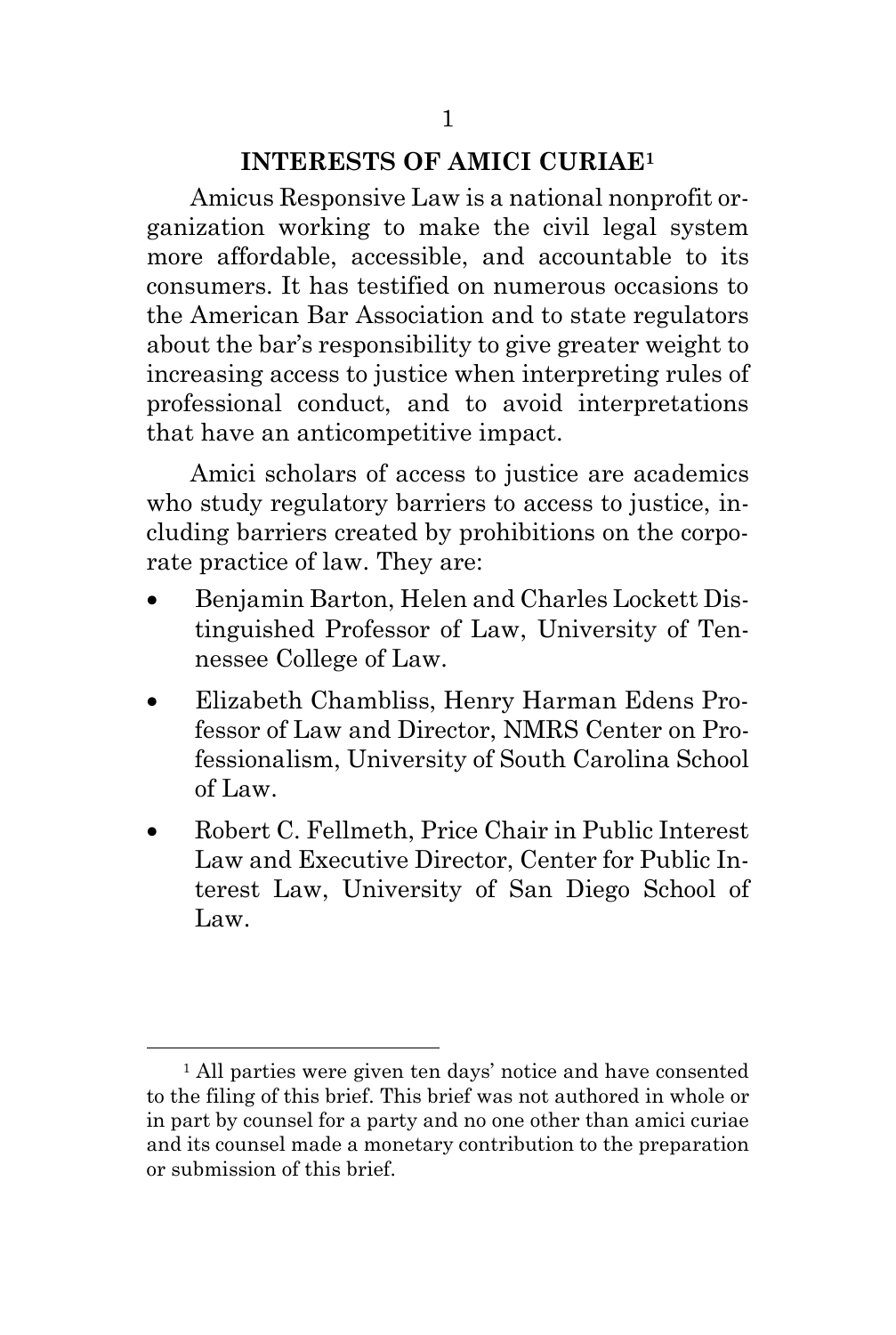- Bridget Fogarty Gramme, Administrative Director, Center for Public Interest Law, University of San Diego School of Law.
- Gillian K. Hadfield, Schwartz Reisman Chair in Technology and Society, Professor of Law and Professor of Strategic Management, and Director, Schwartz Reisman Institute for Technology and Society, University of Toronto.
- William Henderson, Stephen F. Burns Chair on the Legal Profession, Indiana University Maurer School of Law.
- Jan L. Jacobowitz, Lecturer in Law and Director, Professional Responsibility & Ethics Program, University of Miami School of Law.
- Alyx Mark, Assistant Professor of Government, Wesleyan University.
- Deborah L. Rhode, E.W. McFarland Professor of Law and Director, Center on the Legal Profession, Stanford University.
- Daniel B. Rodriguez, Harold Washington Professor, Northwestern Pritzker School of Law.
- Tanina Rostain, Professor of Law, Georgetown University Law Center.
- D. Gordon Smith, Dean and Woodruff J. Deem Professor of Law, J. Reuben Clark Law School, Brigham Young University.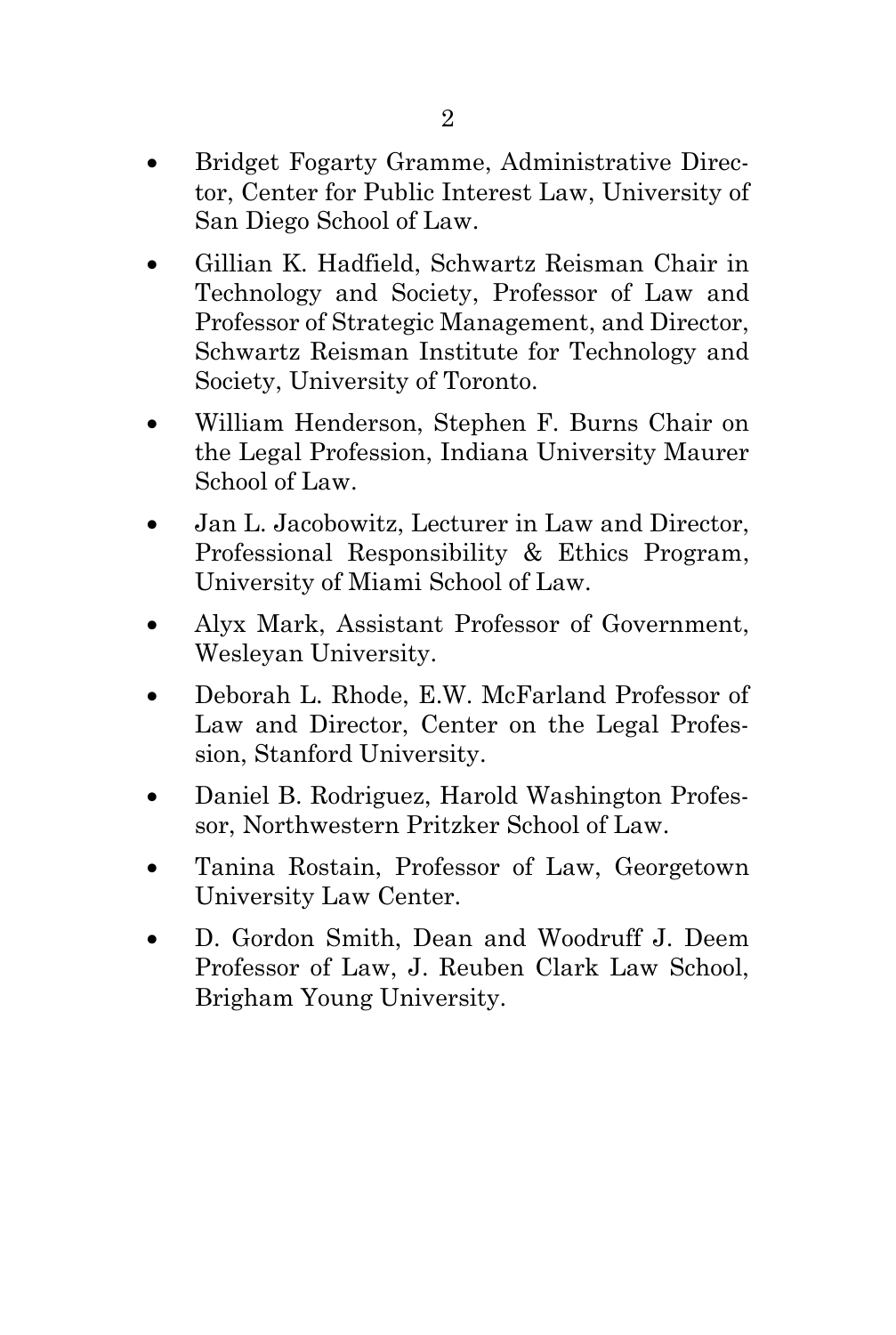#### **INTRODUCTION AND SUMMARY OF ARGUMENT**

North Carolina's prohibition on corporate law practice arose as part of a wave of similar state laws enacted in the early twentieth century for the purpose of limiting innovation in the provision of legal services. Although these laws are typically defended today on the ground that they protect clients from conflicts of interest, that defense is a rationalization. When the laws were enacted, they were justified not by evidence of risk to clients but "by the desire of the legal profession to control competition." Grace M. Giesel, *Corporations Practicing Law Through Lawyers: Why the Unauthorized Practice of Law Doctrine Should Not Apply*, 65 Mo. L. Rev. 151, 158 (2000). And the laws have had their intended effect, effectively freezing innovation in the market for legal services and driving legal fees beyond the reach of most Americans.

In concluding that North Carolina's law survived scrutiny under the First Amendment, the Fourth Circuit nevertheless credited the state's claim that corporate law practice could "compromise professional judgment and generate conflicts between client interests and the corporation's interests." But the court cited no evidence to back up that factual assertion an assertion that is, in any event, nonsensical. In all areas of the economy other than the practice of law, we expect corporate employees to abide by regulations governing their conduct. Engineers, for example, are required to follow stringent safety standards, but nobody contends that corporations should therefore be banned from hiring them. Lawyers are similarly bound by codes of professional conduct to exercise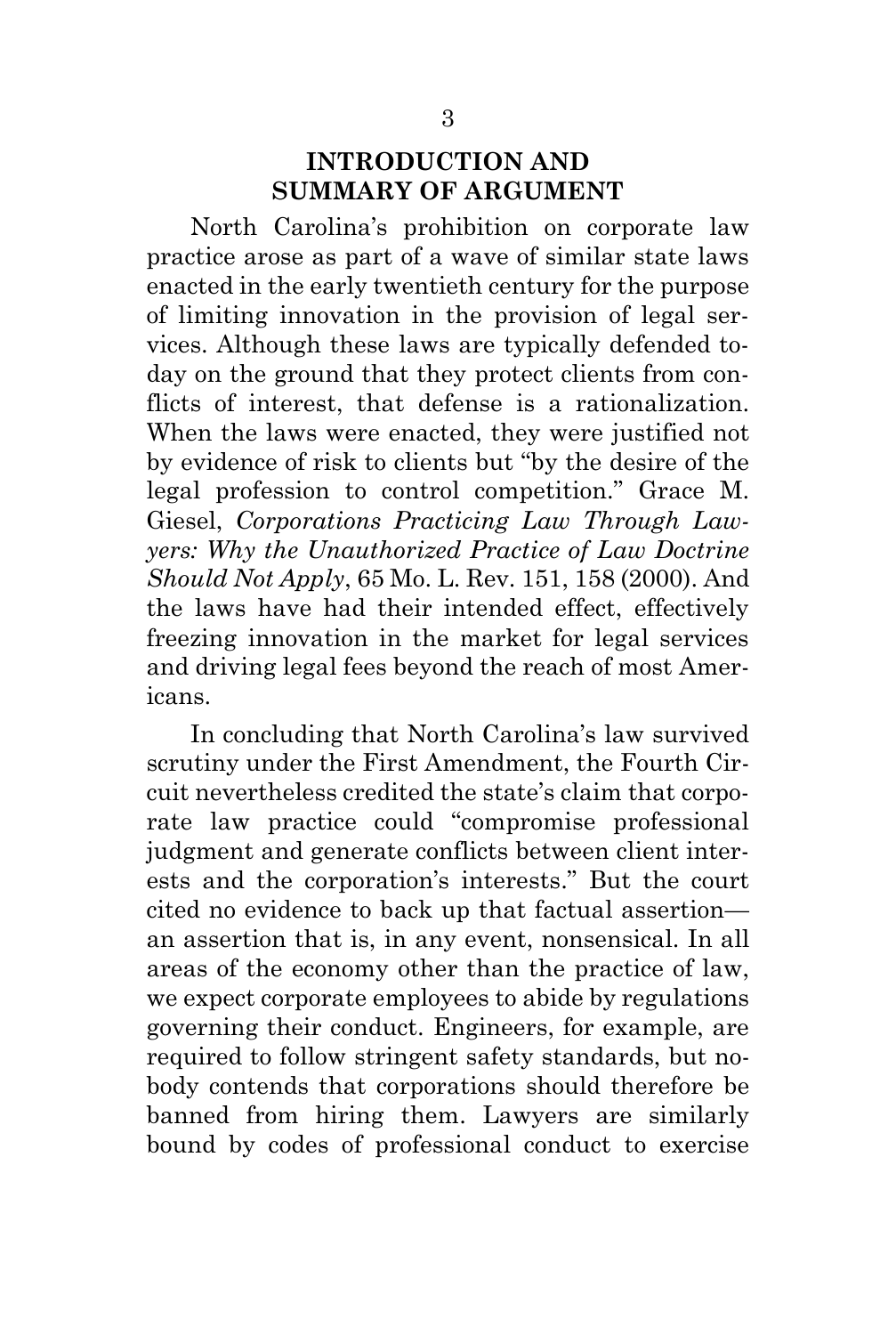their independent legal judgment in representing clients, even when taking payment from another. There is no reason to believe that lawyers, alone among the professions, are likely to sacrifice their legal obligations to further the interests of a corporate employer.

Regardless of the standard of scrutiny that applies to North Carolina's restriction on speech and assembly, the state has the burden of providing actual evidence, not just speculation, that the restriction serves important state interests. North Carolina's justification for the law lacks not only evidence, but common sense. For that reason, this Court should reverse the Fourth Circuit's decision below.

#### **ARGUMENT**

### **I. The purpose and effect of North Carolina's ban on corporate law practice is the protection of lawyers from competition.**

**A.** In the first decades of the twentieth century, "the expansion of the economy and the shift to a much more formalized and regulated state brought with it a new role for lawyers: planning transactions, advising on compliance, and completing the myriad forms that the newly bureaucratic state required." Gillian K. Hadfield, *Rules for a Flat World: Why Humans Invented Law and How to Reinvent it for a Complex Global Economy* 118–19 (2017); *see* Lawrence M. Friedman, *A History of American Law* 703–07 (4th ed. 2019). Unlike litigation, this brand of legal work took place in offices, where courts could not monitor or control it. That opened the door for "unlicensed competitors—such as banks, trusts, and realtors—to engage in work … that lawyers believed was within their scope of practice." Laurel A. Rigertas, *The Birth of the*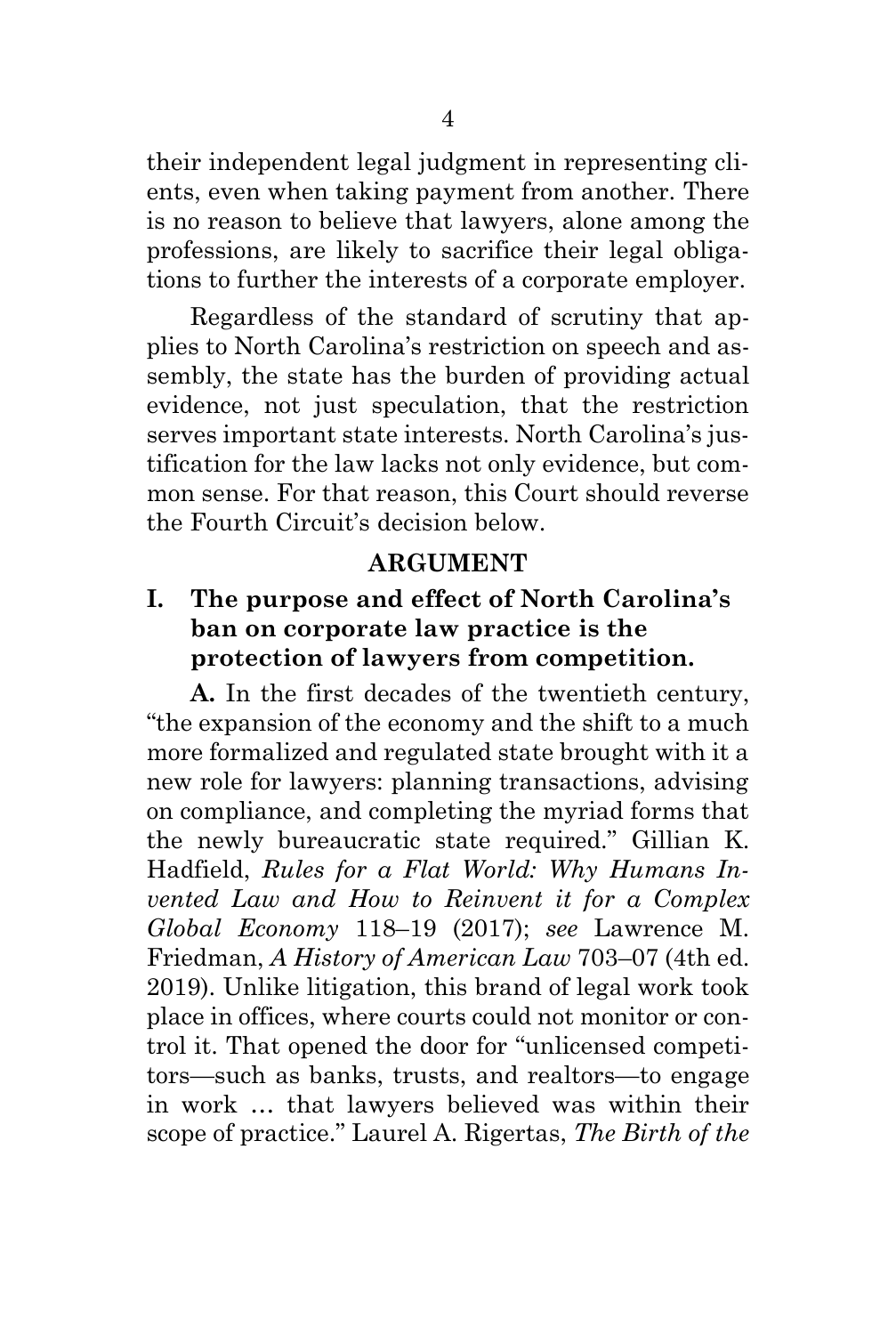*Movement to Prohibit the Unauthorized Practice of Law*, 37 Quinnipiac L. Rev. 97, 101–02 (2018).

The result was a "mushrooming array of businesses and professions that provided legal services to a citizenry in need of help to navigate an increasingly law-thick environment: banks and trust companies, collection agencies, trade associations and clubs, title companies, mortgage loan companies, claims adjusters, real estate brokers, protective associations, and automobile clubs." Hadfield, *Rules for a Flat World* at 117. These new market participants had "the capacity to compete effectively with lawyers in providing traditional kinds of legal services." Barlow F. Christensen, *The Unauthorized Practice of Law: Do Fences Really Make Good Neighbors—or Even Good Sense?*, 159 Am. B. Found. Res. J. 159,178 (1980). Indeed, many corporations hired lawyers to provide legal services in direct competition with established law firms and solo practitioners. *See* Rigertas, *The Birth of the Movement to Prohibit the Unauthorized Practice of Law*, 37 Quinnipiac L. Rev. at 101–02.

Lawyers at the time lamented the "in-roads of corporations … upon a territory which the lawyer always has claimed as his exclusive and licit domain." Maurice Wormser, *Corporations and the Practice of Law*, 5 Fordham L. Rev. 207, 207 (1936). In an early article on the subject, a New York lawyer tallied millions of dollars that corporate competitors had "taken away from the legal profession" over the course of a year. *See* George W. Bristol, *The Passing of the Legal Profession*, 22 Yale L.J. 590, 598 (1913). The "lawyer's former place in society as an economical factor," he wrote, "has been superseded by this artificial creature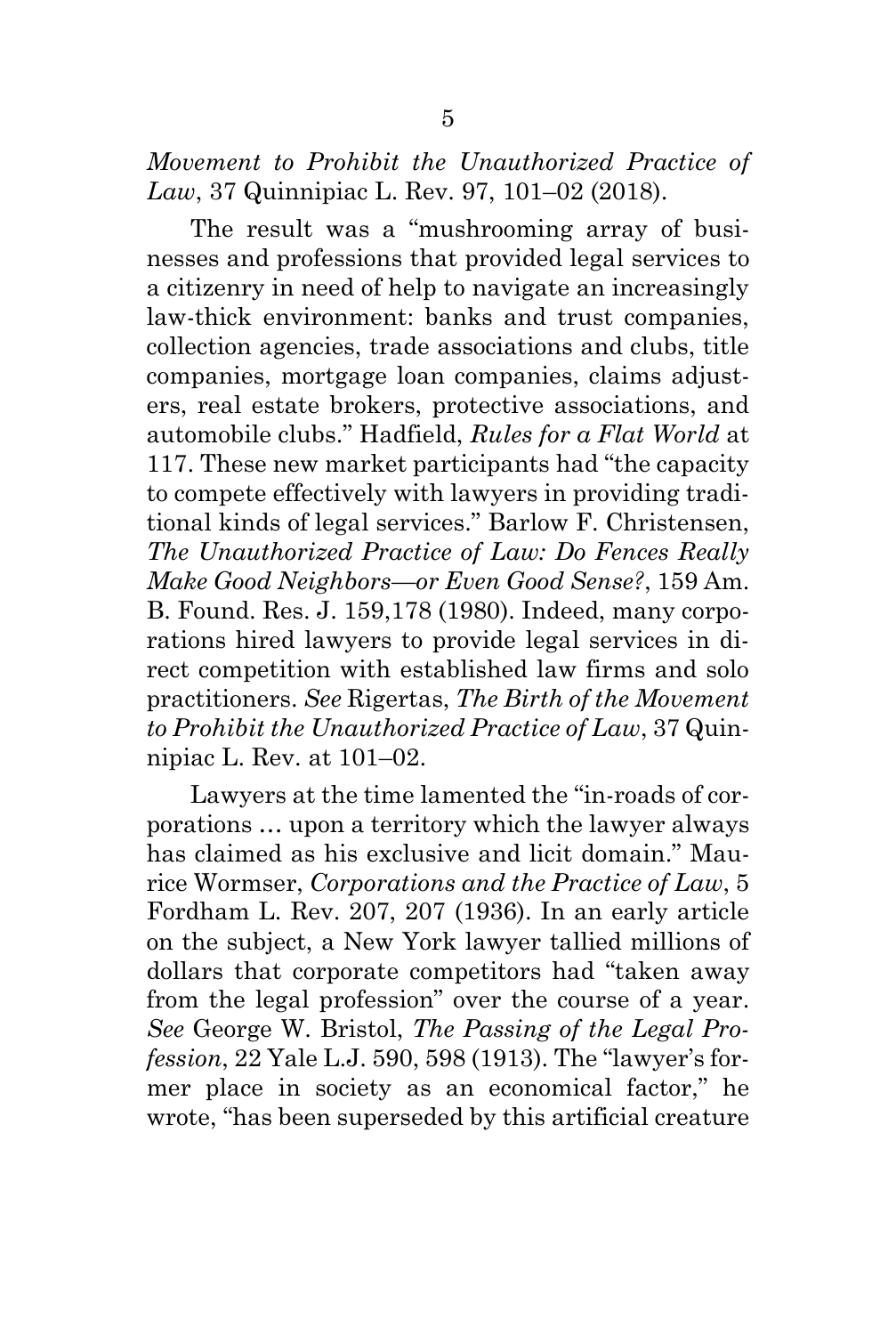of his own genius, for whom he is now simply a clerk on a salary." *Id.* at 590.

Title companies, for example, displaced lawyers from their traditional role in providing title searches, rendering "[o]ne of the most lucrative branches of the lawyer's practice … a thing of the past." *Id.* at 590. Although "ten million dollars [were] paid annually by real estate interests in New York City alone," the advent of these companies meant that "only a small portion of the amount paid actually reache[d] the legal profession." *Id.* at 591.

**B.** "As a result of these corporate activities, bar associations … looked to legislatures to prohibit and criminalize the corporate practice of law." Rigertas, *The Birth of the Movement to Prohibit the Unauthorized Practice of Law*, 37 Quinnipiac L. Rev. at 142. Recognizing that "it was impossible to anticipate all the new types of legal work and new legal providers that were cropping up," proponents of these laws sought the broadest prohibitions possible. *See* Hadfield, *Rules for a Flat World* at 119. Through a combination of lobbying and aggressive litigation, they argued that "no one, other than a bar-licensed lawyer practicing in a law firm or as a solo practitioner, should be allowed to do anything that touched the practice of law." *Id.* at 117.

The "transparent motivation behind" the bars' efforts "was to protect lawyers' business." Bruce A. Green, *Lawyers' Professional Independence: Overrated or Undervalued?*, 46 Akron L. Rev. 599, 618 (2013). That anticompetitive motive, however, was not always explicit; given the "obvious unsavoriness" of the position, proponents sometimes put forward alternative explanations. Giesel*, Corporations Practicing*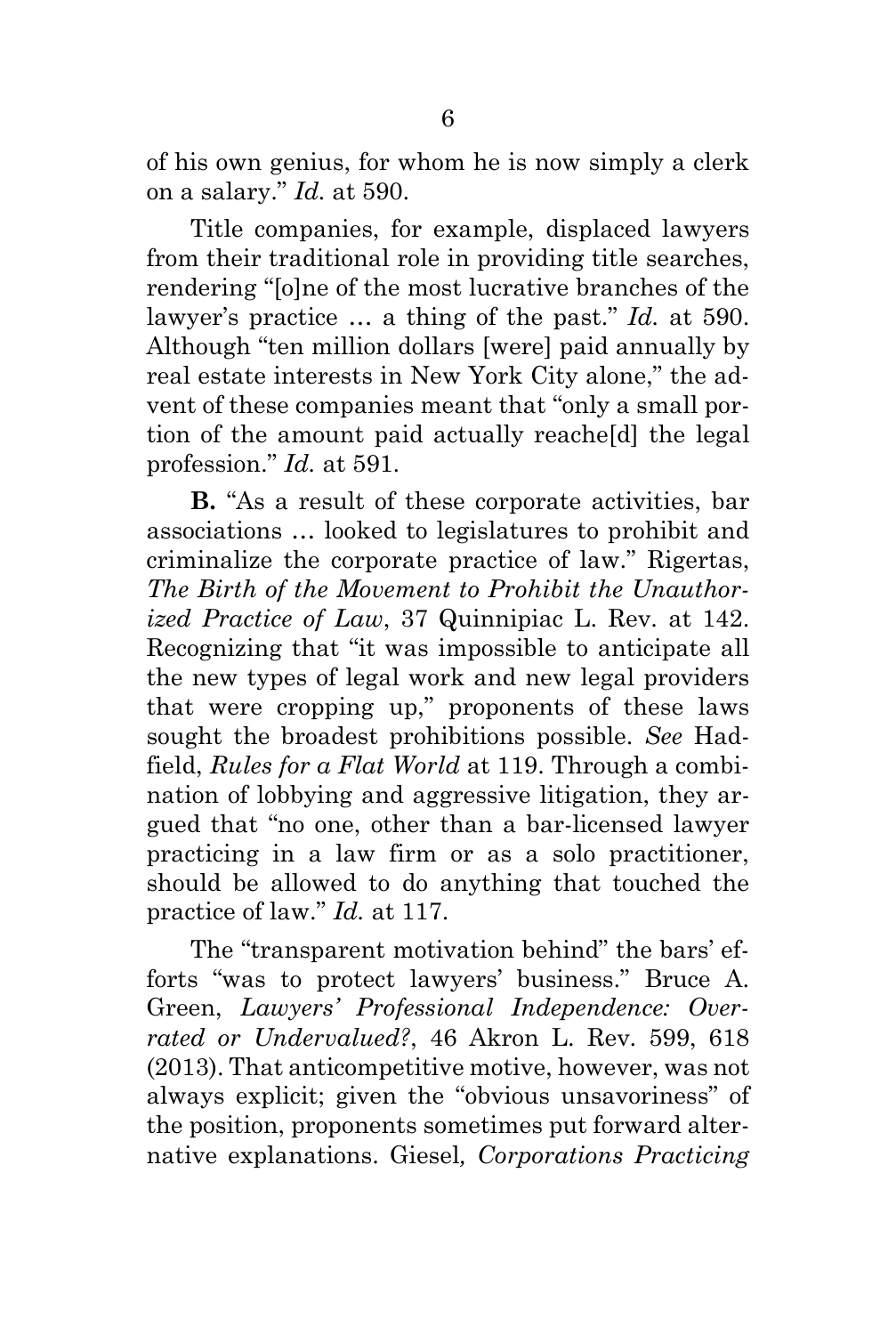*Law Through Lawyers*, 65 Mo. L. Rev. at 182–85. Early on, the most commonly given justification was a formalistic one—a corporation could not practice law because it could not satisfy the educational and character requirements for obtaining a law license. *See id.* at 174–75; *see, e.g.*, *In re Co-operative Law Co.*, 92 N.E. 15, 16 (1910). But that rationale failed to explain why laws also prohibited corporations from hiring licensed lawyers (who *did* satisfy those requirements) to represent clients. Commentators at the time thus found it "obvious" that the argument was "an excuse rather than a justification for the rule"—"a cover for competitive advantage." H.H. Walker Lewis, *Corporate Capacity to Practice Law–A Study in Legal Hocus Pocus*, 2 Md. L. Rev. 342, 343, 350 (1938); *see* Bruce A. Green, *The Disciplinary Restrictions on Multidisciplinary Practice: Their Derivation, Their Development, and Some Implications for the Core Values Debate*, 84 Minn. L. Rev. 1115, 1121 (2000).

**C.** The bars' long campaign to shut down corporate law practice was virtually a complete success. "By legislative definition and judicial construction," corporations today have "been excluded from the entire field of modern legal activities" in the United States. *The Practice of Law by Corporations*, 44 Harv. L. Rev. 1114, 1115 (1931). North Carolina is just one state that adopted the proposed restrictions; as the Fourth Circuit noted below, "[a]lmost all other states have similar laws on the books." App. 3a n.1.

With these laws, the bars effectively froze innovation in the provision of legal services to a nineteenthcentury model, preventing lawyers from innovating better, less-expensive ways to provide legal services in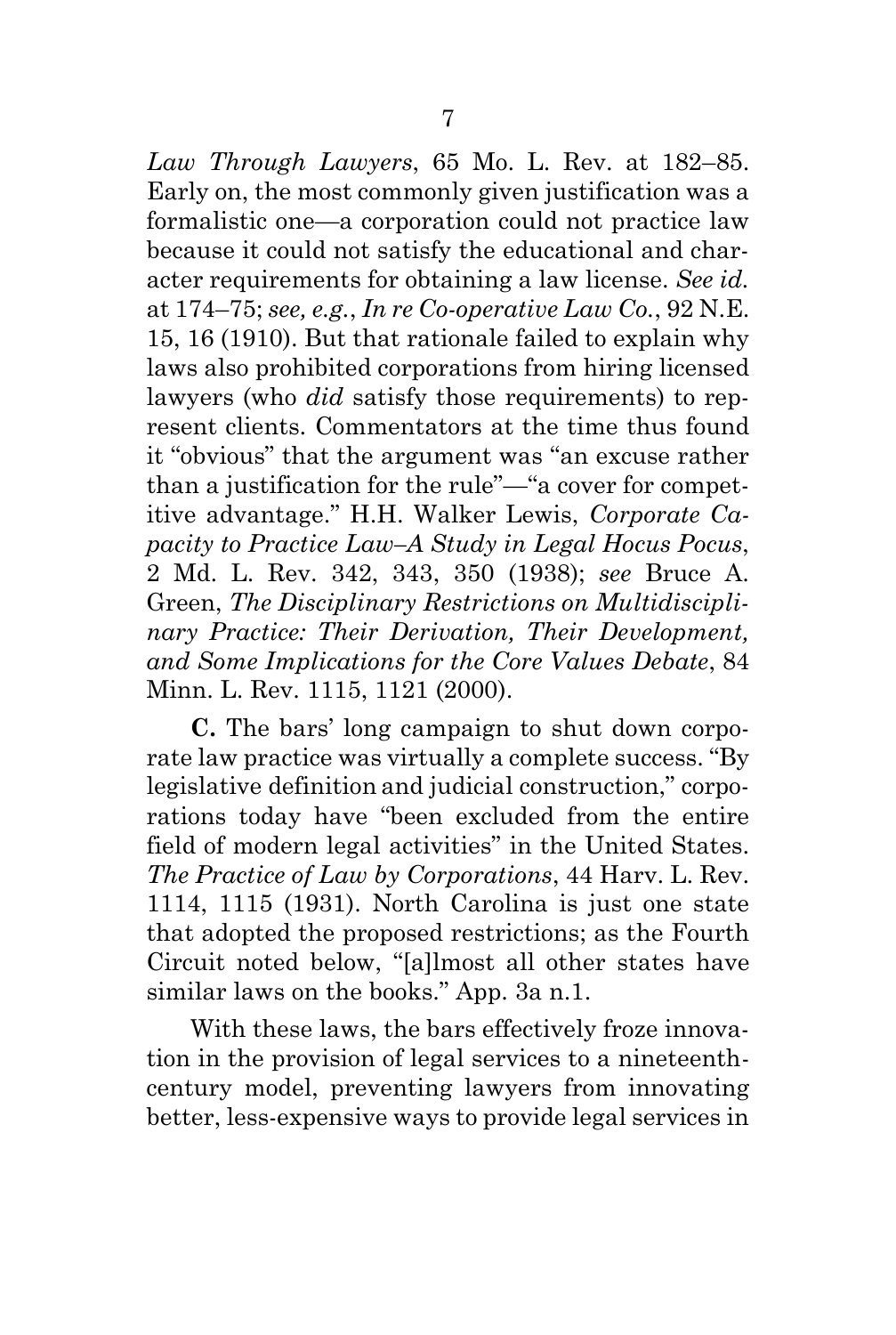a rapidly changing world. *See* Gillian K. Hadfield, *Innovating to Improve Access: Changing the Way Courts Regulate Legal Markets*, 143 Daedalus 1 (2014). The laws deprive lawyers of the investment capital that has "fuel[ed] innovation everywhere else in the economy." *See id.* at 1. And, as Justice Gorsuch has written, a limited capital base means that "the output of legal services is restricted and the price raised above competitive levels." Neil Gorsuch, *Access to Affordable Justice*, 100 *Judicature* 46, 49–50 (2016). Inefficient regulations "result in a roughly \$10 billion annual 'self-subsidy,' in the form of higher prices lawyers may charge their clients compared to what they could charge in a more competitive marketplace." *Id.* "So while consumers may obtain basic medical and accounting services cheaply and conveniently in and thanks to (say) Walmart, they can't secure similar assistance with a will or a landlord-tenant problem." *Id.*  at 49.

The consequence is to put legal services beyond the reach of most Americans. Justice Gorsuch has noted that "[l]egal services in this country are so expensive that the United States ranks near the bottom of developed nations when it comes to access to counsel in civil cases." *Id.* at 47. "The vast majority of ordinary Americans lack any real access to the legal system for resolving their claims and the claims made against them," routinely going without legal representation when facing eviction, collection, or foreclosure and when seeking child support, custody, or protection from violence or harassment. Hadfield, *Innovating to Improve Access*, 143 Daedalus at 1. And the problem is not limited to individuals—small businesses, too, are usually priced out of the legal marketplace. As the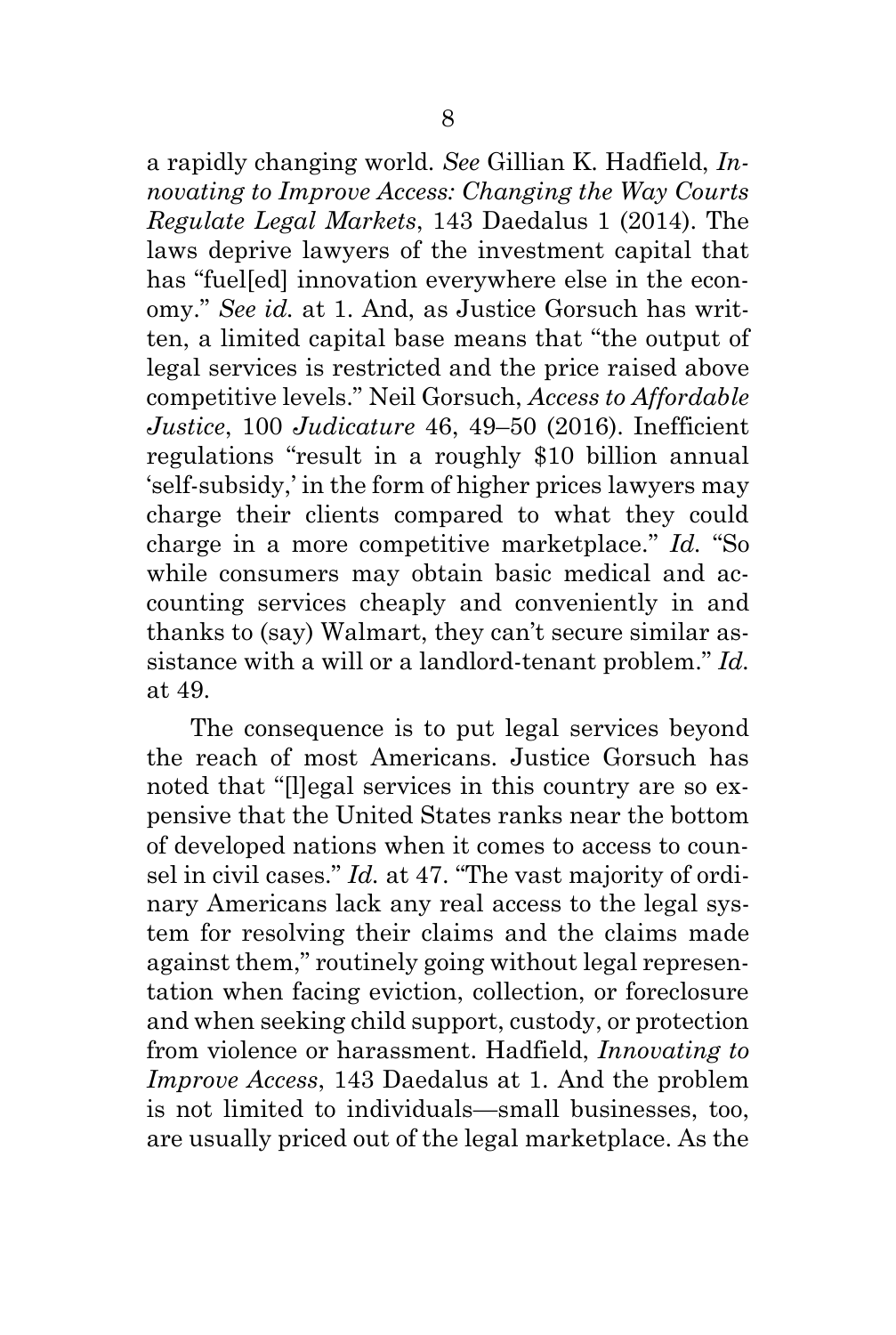petitioner notes, a North Carolina commission recently found that "[s]mall- and medium-sized businesses ... find it increasingly unaffordable to hire lawyers to address the legal issues that inevitably arise in modern business." N.C. Comm'n on Admin. of L. & Justice, *Final Report: Recommendations for Strengthening the Unified Court System of North Carolina* (2017). They are thus forced to represent themselves or to resort to inadequate self-help remedies. *See id.*

The Fourth Circuit acknowledged that CAI's "proposed practice might reduce some of its members' legal bills." App. 12a. But it rejected the contention that the North Carolina law restricts those members' access to justice, writing that the members had mostly been able to afford legal services when appearing in court. *See* App. 6a, 12a. But North Carolina's law deprives those members of the "more efficient and costeffective legal representation" that would otherwise be available. App. 6a. It also deprives them of access to legal advice and services on matters that are not in court—the sorts of services, that is, that the law was intended to prohibit corporations from providing.

## **II. North Carolina's alternative, post hac rationale for the ban lacks any support in evidence or logic.**

**A.** North Carolina, unsurprisingly, does not rely on the anticompetitive justifications that actually motivated adoption of the ban on corporate law practice. Instead, it puts forward an alternative rationale: that "[p]rofessional integrity could suffer if the state allows lawyers to practice on behalf of organizations owned and run by nonlawyers." App. 18a. As the Fourth Circuit explained it, lawyers at a corporation like CAI would "likely" be supervised by non-lawyers, "which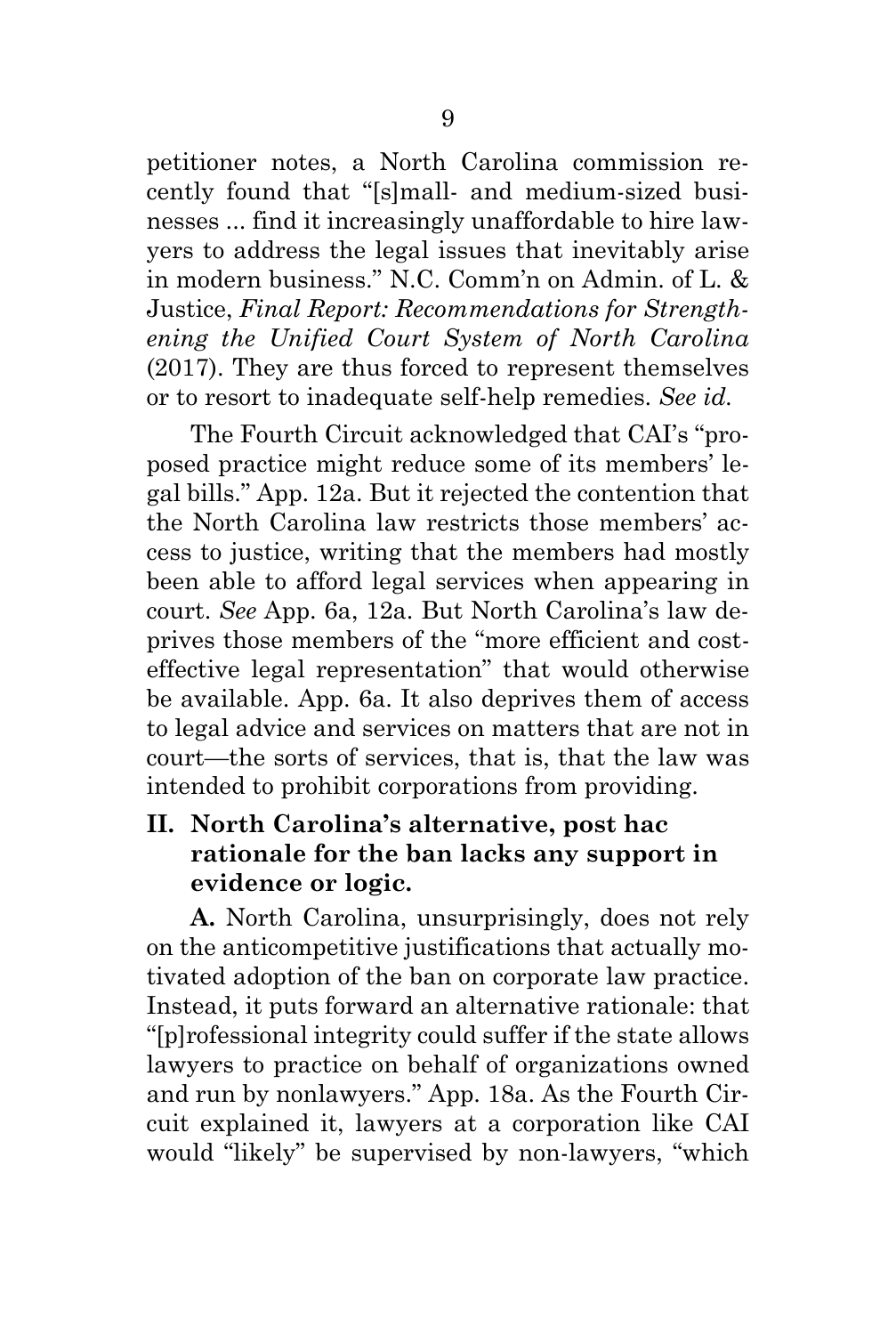could compromise professional judgment and generate conflicts between client interests and the corporation's interests." *Id.*

That asserted reason has become the preferred justification for anticompetitive restrictions on the practice of law. *See, e.g.*, Green, *The Disciplinary Restrictions on Multidisciplinary Practice*, 84 Minn. L. Rev. 1115. Lawyers over time have abandoned the more blatantly anticompetitive reasons for such prohibitions, asserting instead that the laws are "meant to protect clients, not simply to protect the bar, or certain of its members, from competition." *Id.* at 1132– 33. In the echo chamber of the profession, it is often taken as self-evident that any involvement by nonlawyers in the practice of law will degrade the practice of law and endanger clients' interests.

That reasoning, however, is just a "belated explanation for restrictions that, at their inception, were transparently motivated by the financial self-interest of the bar's leadership." *Id.* at 1145. The actual "proponents of the legislation had no evidence that the corporations then supplying lawyers to clients were harming the public." Green, *Lawyers' Professional Independence*, 46 Akron L. Rev. at 618. On the contrary, there was a "powerful sentiment" among the public "in favor of the performance by corporations of many kinds of legal services" that they could more cheaply and efficiently provide. Wormser, *Corporations and the Practice of Law*, 5 Fordham L. Rev. at 216; *see also*  Lewis, *Corporate Capacity to Practice Law*, 2 Md. L. Rev. at 342–43 (noting that "laymen are usually quite sympathetic towards the desirability of associations of this sort"). That remains true today. In a nationwide survey of officials responsible for enforcing laws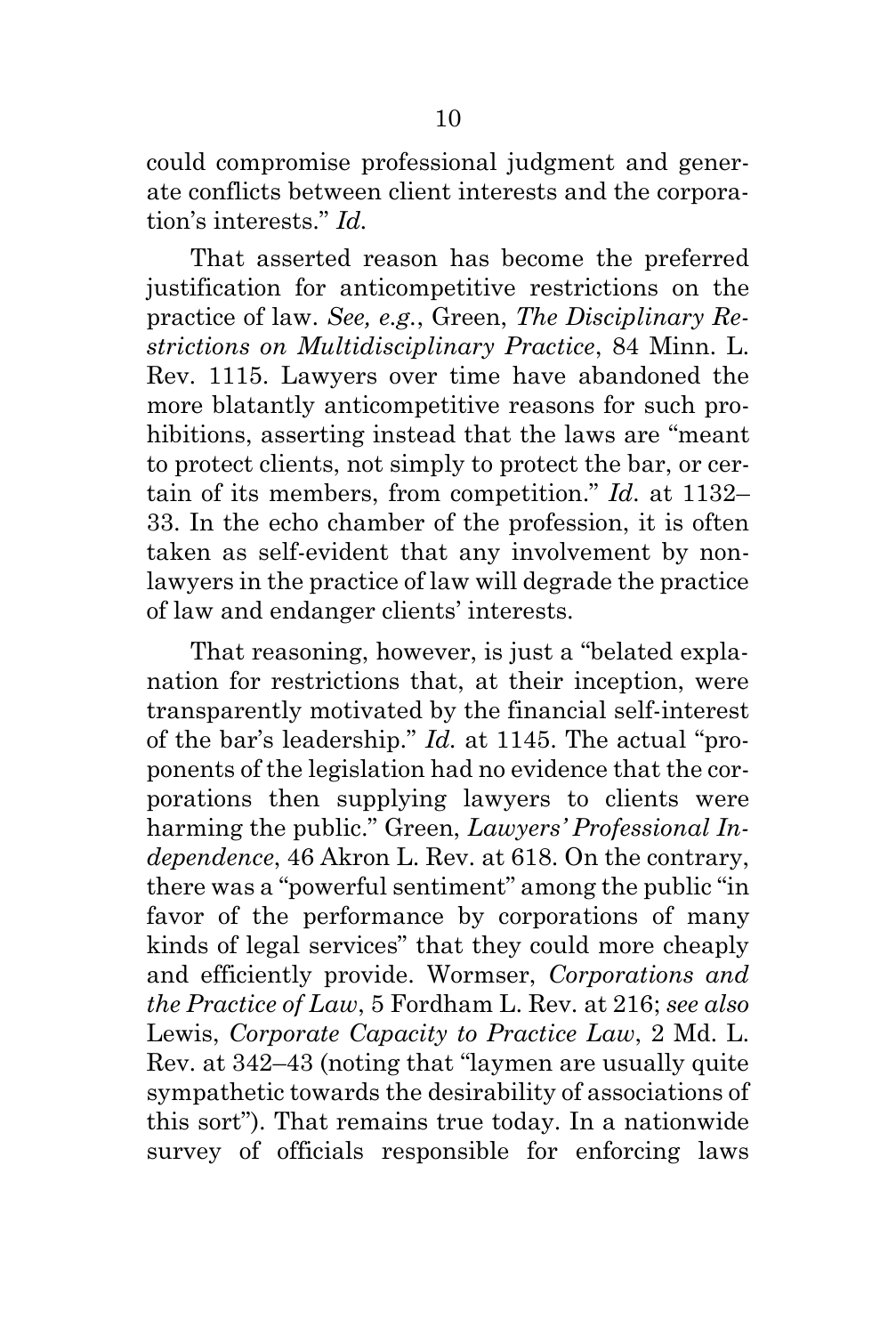against unauthorized practice of law, the majority said that they considered unauthorized practice to be a "public threat." Deborah L. Rhode & Lucy Buford Ricca, *Protecting the Profession or the Public? Rethinking Unauthorized-Practice Enforcement*, 82 Fordham L. Rev. 2587, 2595 (2014). More than twothirds, however, "could not recall an instance of serious injury in the past year." *Id.* And complaints regarding the unauthorized practice of law are more likely to come from lawyers than from consumers or clients. *Id.* at 2591.

The theory's origin can be traced to the opinion of the New York Court of Appeals in *In re Co-operative Law Co.*, 92 N.E. 15. There, proponents of a ban on corporate law practice relied on explicitly anticompetitive justifications in support of the restriction. Green, *The Disciplinary Restrictions on Multidisciplinary Practice*, 84 Minn. L. Rev. at 1126–29. But they "identified no cases in which the corporations' [clients] … had complained or been harmed," and failed even to explain why "corporations' role in helping clients secure legal services should be a matter of public concern." *Id.* at 1129. Nor did the Court's opinion "substantiate its premise that lawyers employed by corporations would subordinate their clients' interests to the mercenary interests of the corporations' lay directors." *Id.* at 1132–33. "Nonetheless, the court's avowed fear was to become the intellectual foundation for the disciplinary restrictions on multidisciplinary practice." *Id.* at 1133. 2

<sup>2</sup> The justification adopted in *Co-operative Law* was not really about the risk of conflicts of interest. Rather, the Court's rea- (continued …)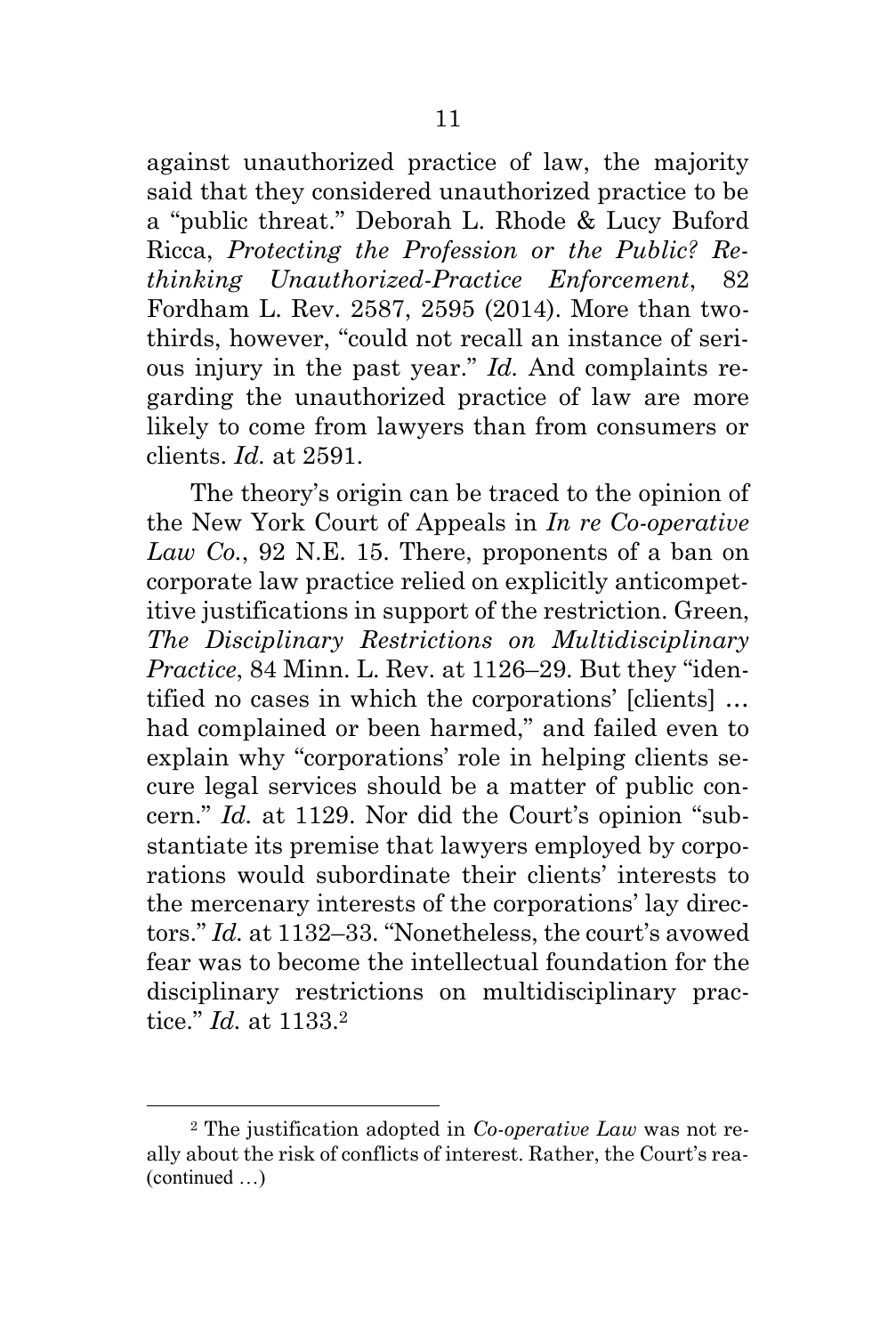It is true that numerous lawyers and judges have expressed agreement with the theory North Carolina advances. But although North Carolina undoubtedly has an important interest in regulating professional conduct, the mere assertion that the law's purpose is to "insure high professional standards" is not enough to justify a restriction on expression. *Nat'l Ass'n for Advancement of Colored People v. Button*, 371 U.S. 415, 438–39 (1963). This Court in *Button* refused to credit similar ethical concerns in the absence of record evidence that the restriction there actually served its purported purpose. *Id.* at 441. As the Court explained, a state "may not, under the guise of prohibiting professional misconduct, ignore constitutional rights." *Id.* at 439.

**B.** Nor is the assumption that "attorney-employees are not independent or capable of independence" supported even by common sense. Giesel, *Corporations Practicing Law Through Lawyers*, 65 Mo. L. Rev. at 178. The fallacy of the assumption, as many commentators have pointed out, is "obvious." *Id.* at 179. Such attorneys "are governed by the same ethical rules, laws, and fiduciary responsibilities as any other attorneys." *Id.* Those "obligations can be met by lawyers simply following the rules they are obligated to

soning hinged on its premise that, absent the restriction, a corporation could *itself* engage in the practice of law. *See In re Cooperative Law Co.*, 92 N.E. at 16. The lawyer-client relationship, the Court reasoned, would thus run between the client and the corporation rather than between the client and a lawyer that the corporation employs. *See id.* Lacking any privity with the corporation's client, such a lawyer "would be responsible to the corporation only" and "would not owe even the duty of counsel" to the client. *Id.*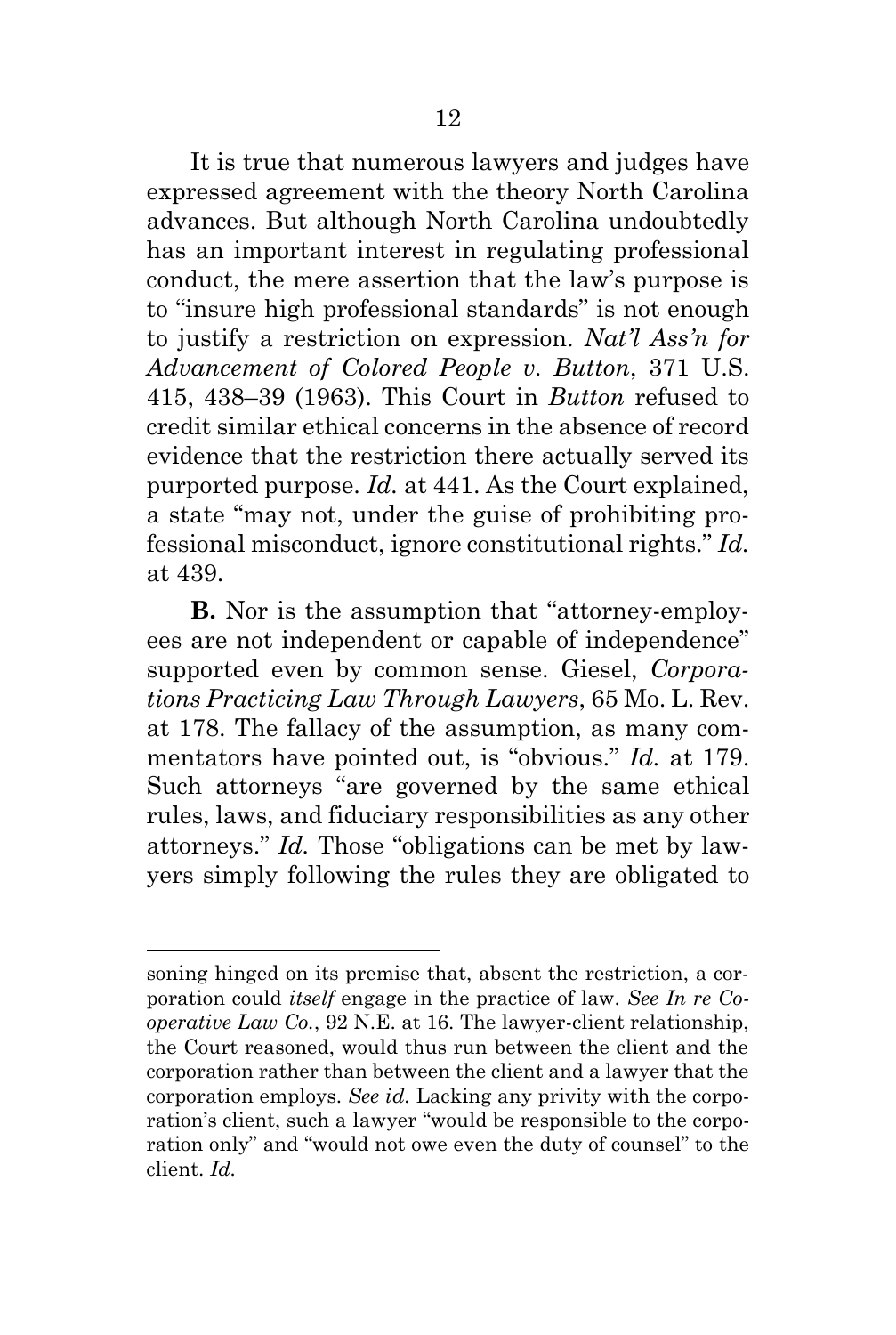follow in any business form." Charles S. Doskow, *Variations on Nonlawyer Ownership of Law Firms: The Full Monty, Accommodation or the (ABA) Stonewall?*, 32 Miss. C. L. Rev. 267, 269 (2013).

Indeed, North Carolina's prohibition on corporate law practice already requires that, in the limited circumstances where it permits representation by an attorney who is an employee, "the attorney providing such representation shall be governed by and subject to all of the Rules of Professional Conduct of the North Carolina State Bar to the same extent as all other attorneys licensed by this State." N.C. Stat. § 84-5. And those rules already "protect the lawyer's professional independence of judgment." N.C. R. Prof'l Cond. 5.4, cmt. 1. Specifically, Rule 5.4(c) prohibits a lawyer from permitting a person who "engages … the lawyer to render legal services for another to direct or regulate the lawyer's professional judgment in rendering such legal services." *Id. R.* 5.4(c). Thus, when "someone other than the client pays the lawyer's fee or salary"—such as when a lawyer is paid by a corporate employer—"that arrangement does not modify the lawyer's obligation to the client." *Id.* R. 5.4, cmt. 1; *see also id.* R. 2.1 ("In representing a client, a lawyer shall exercise independent, professional judgment … ."). Those rules "protect more directly against the evils feared if corporations can practice law via attorneys than does the 'hocus pocus' of the corporate practice of law doctrine." Giesel, *Corporations Practicing Law Through Lawyers*, 65 Mo. L. Rev. at 205.

In all other areas of the economy, employees are required and expected to follow regulations governing their conduct despite receiving a salary from a corporation. Airplane engineers and pilots are subject to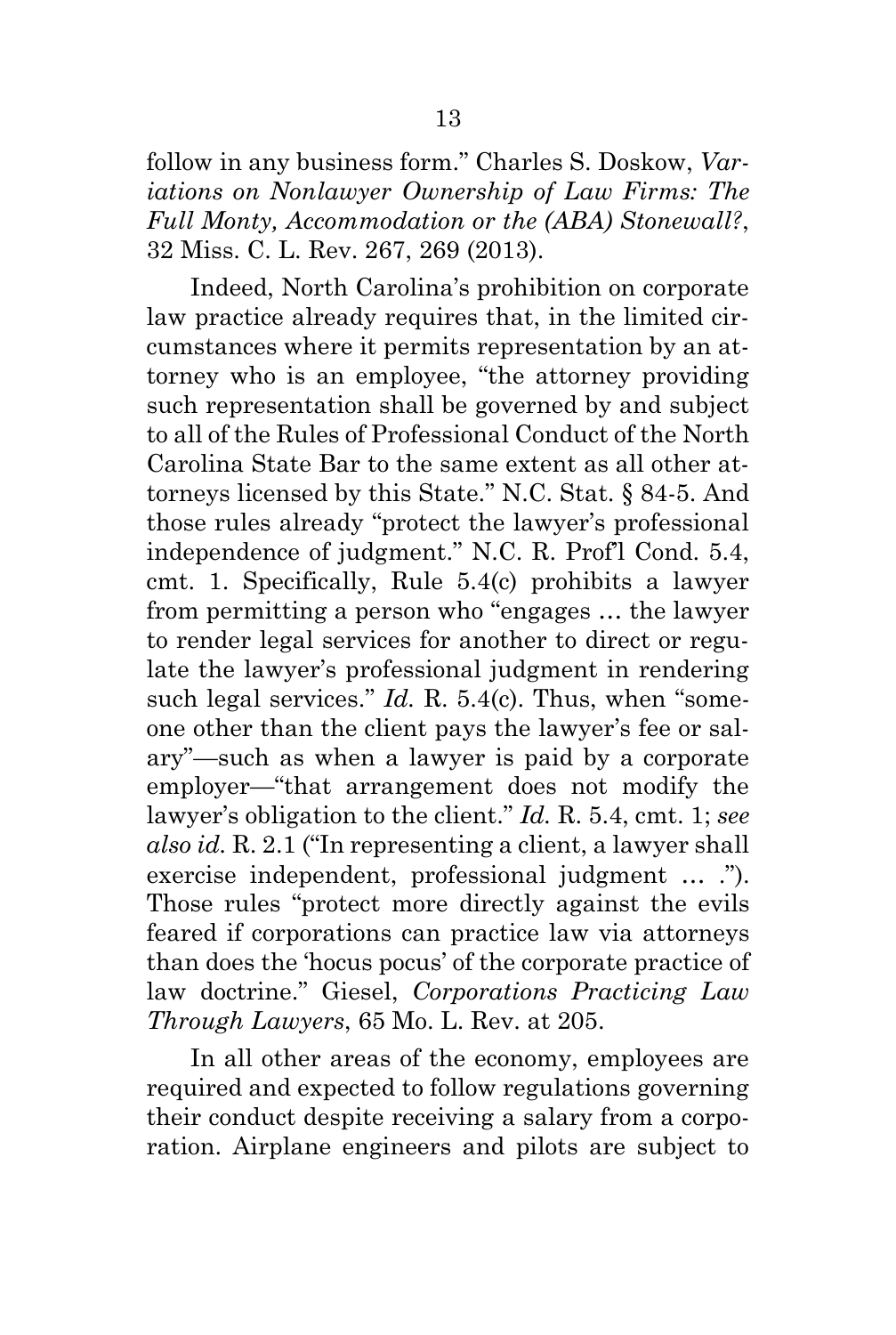life-or-death safety rules, but nobody would contend that they should for that reason be prohibited from working for airplane makers and airlines. If employment by a corporation were enough to risk compliance with such rules, we could not trust corporations to engage in any regulated activity. There is no reason to believe that lawyers, alone among the professions, are likely to sacrifice their legal obligations in exchange for a corporate paycheck.

Nor is there reason to believe that lawyers are more likely to be compromised by the interests of a corporate employer than they would be by, for example, the interests of a partnership of which they are a member. *See* Lewis, *Corporate Capacity to Practice Law*, 2 Md. L. Rev. at 345. Law firms and solo practitioners "may be as profit-conscious and profit-driven as any Fortune 500 corporation." Giesel, *Corporations Practicing Law Through Lawyers*, 65 Mo. L. Rev. at 181–82. Nevertheless, we expect them to protect their clients' interests in the face of such incentives.

It is particularly illogical to apply North Carolina's rationale to a nonprofit corporation like CAI, which employs attorneys to provide legal advice to its members. Commentators have long noted that any "danger of self interest is clearly absent" in this context, where both the corporation and the lawyers it employs work for the benefit of members. *The Practice of Law by Corporations*, 44 Harv. L. Rev. at 1117. The historical extension of the ban on corporate law practice to such organizations was based not on evidence of such a danger, but on the "absence of a careful analysis." *Id.*

Even under an intermediate standard of scrutiny, a state seeking to justify restraints on expression